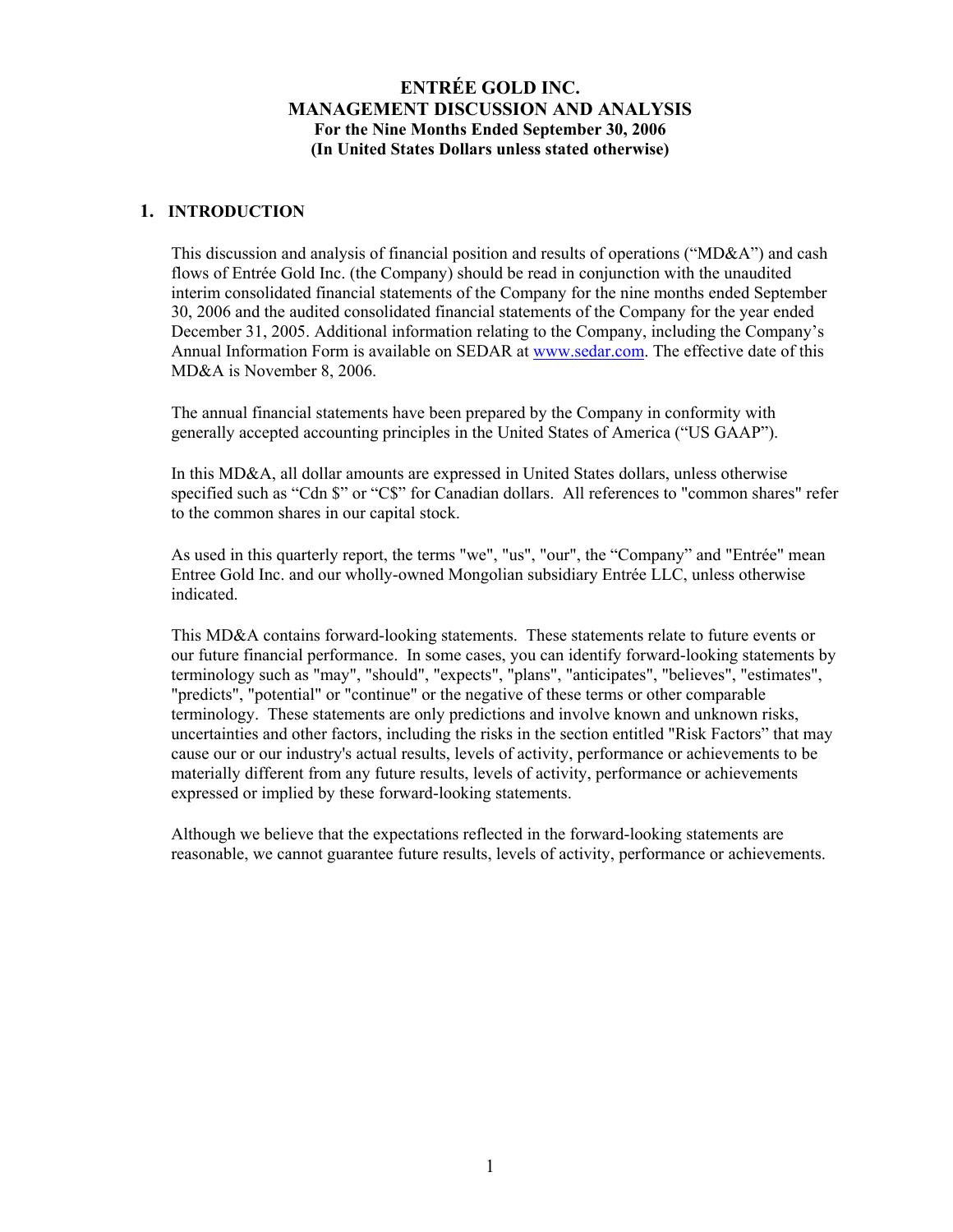# **2. OVERVIEW**

We are an exploration stage resource company engaged in exploring mineral resource properties. Our current mineral properties consist of four mineral exploration licenses granted by the Mineral Resources and Petroleum Authority of Mongolia, a division of the government of Mongolia. All of these mineral exploration licenses have been registered in the name of our Mongolian subsidiary Entrée LLC. Our primary asset, known as Lookout Hill or Shivee Tolgoi, consists of three contiguous mineral exploration licenses in the south Gobi Desert of Mongolia. These concession areas completely surround and are immediately adjacent to Ivanhoe Mines Ltd.'s Oyu Tolgoi project. The Manlai project, consisting of one exploration concession, lies approximately 125 kilometres north of Lookout Hill.

We have entered into option agreements to acquire an additional property in Arizona, USA.

There is no assurance that a commercially viable mineral deposit exists on any of our properties, and further exploration is required before we can evaluate whether any exist and, if so, whether it would be economically and legally feasible to develop or exploit those resources. Even if we complete our current exploration program and we are successful in identifying a mineral deposit, we would be required to spend substantial funds on further drilling and engineering studies before we could know whether that mineral deposit will constitute a reserve (a reserve is a commercially viable mineral deposit).

## **Investment by Major Shareholders**

## *Investment by Ivanhoe Mines Ltd.*

We entered into an arm's-length Equity Participation and Earn-In Agreement dated October 15, 2004, with Ivanhoe Mines Ltd. ("Ivanhoe"). The full Agreement is filed on SEDAR (www.sedar.com) and Edgar (www.sec.gov/edgar.shtml).

The Agreement outlined the terms under which Ivanhoe made an equity investment into our Company and the conditions to be met in order to earn an interest into a portion of our Lookout Hill property.

We believe that the Equity Participation and Earn-In Agreement represents a significant milestone in the development of our company. It has enabled us to raise money that we can use to pursue our exploration activities on the balance of our Lookout Hill property and elsewhere. It has the potential, depending on how much money Ivanhoe actually expends on the project during the earn-in period, to enable the exploration of that portion of our Lookout Hill property at little or no cost to our company. Finally, their commitment to explore our property demonstrates that Ivanhoe, an internationally recognized mineral exploration and development company, has sufficient confidence in our company and our Lookout Hill property to invest significant time, money and effort in our future.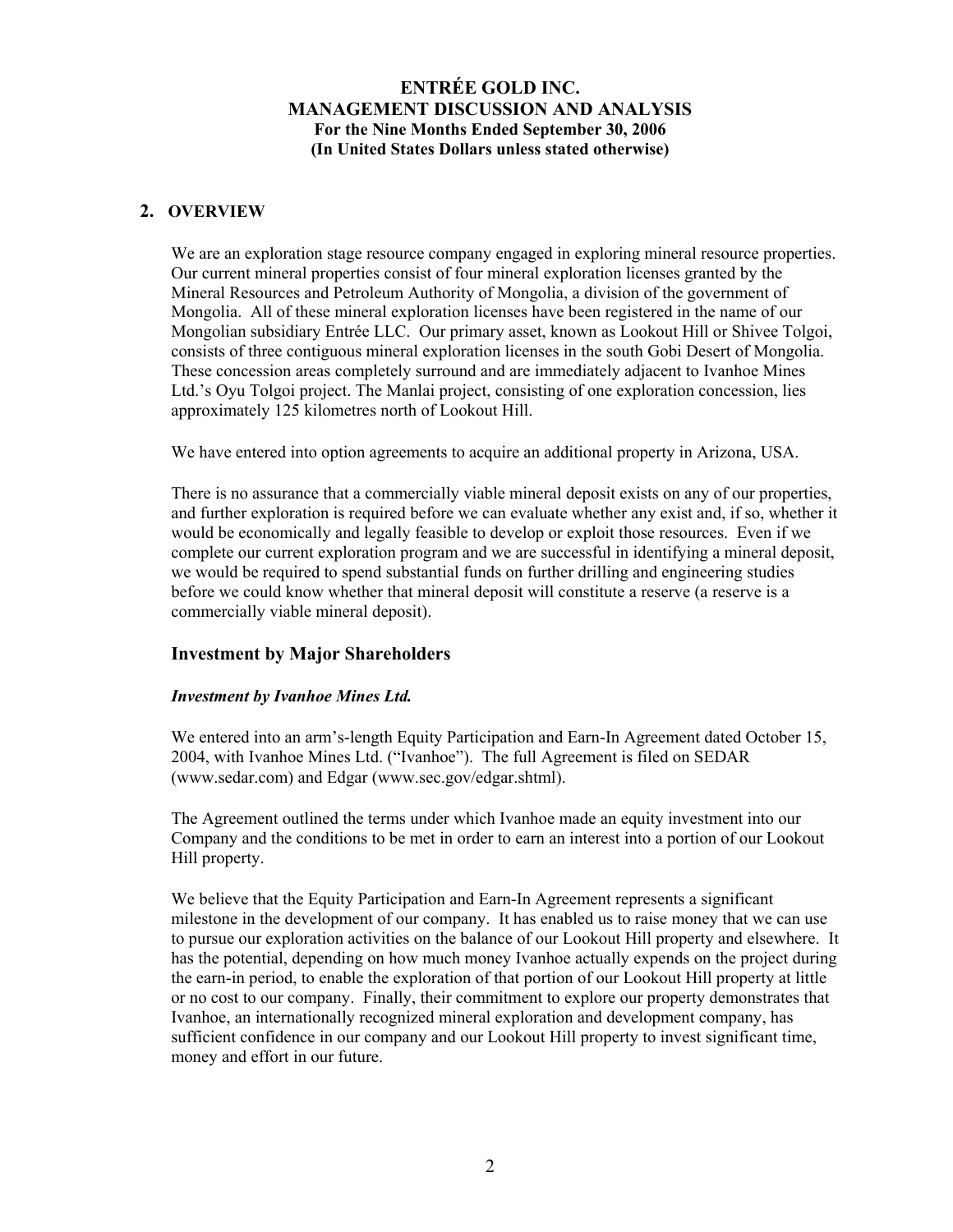#### *Investment by Rio Tinto and Subsequent Investment by Ivanhoe*

In June 2005, Rio Tinto (one of the world's largest mining companies), through its wholly owned subsidiary, Kennecott Canada Exploration Inc (collectively, "Rio Tinto") completed a private placement into Entrée. This private placement triggered a clause in the Agreement with Ivanhoe, through which Ivanhoe chose to exercise its outstanding warrants and participate in the private placement in order to maintain proportional ownership of Entrée's shares. Details of this private placement can be found on SEDAR at www.sedar.com and on Edgar at http://www.sec.gov/edgar.shtml.

At September 30, 2006, Ivanhoe owned approximately 14.8% of Entrée's issued and outstanding shares with the potential to hold up to a total of 16.2% upon the exercise of warrants.

At September 30, 2006, Rio Tinto owned approximately 8.9% of Entrée's issued and outstanding shares with the potential to hold up to a total of 16.4% upon the exercise of warrants.

We believe that the additional investment by Rio Tinto represents a strong endorsement by one of the world's largest mining companies of Entrée's management and property holdings. We believe that Entrée is in sound financial condition and well positioned to build upon the value of our company, both in terms of our arrangement with Ivanhoe and our promising prospects elsewhere.

As part of our ongoing strategy, we are also actively seeking quality acquisitions to complement our existing portfolio. In February 2006, Entrée entered into an option agreement to acquire three licenses in northwestern Mongolia, collectively referred to as the Oyut Tolgoi project. Based on due diligence conducted, we have chosen not to proceed with the acquisition of these licenses. In May 2006, Entrée entered into an option agreement to acquire the Sol Dos prospect in Southeastern Arizona, USA.

In October, 2006, Rio Tinto announced that it had agreed to invest up to US\$1.5 billion to acquire up to a 33.35% equity interest in Ivanhoe for the purpose of funding the joint development of the Oyu Tolgoi copper-gold project in Mongolia. The Company believes this is a major vote of confidence by one of the world's pre-eminent mining companies in both the Oyu Tolgoi project and in Mongolia.

## *Mineral Resource Estimate*

On February 1, 2006, Entrée announced that a new mineral resource estimate prepared by Ivanhoe under the supervision of AMEC Americas Limited ("AMEC") had delineated an initial inferred resource for the northern extension of the Hugo North deposit (the "Hugo North Extension") on the Copper Flats area of Entrée's Shivee Tolgoi property, in Mongolia's South Gobi region. The drilling and exploration work that resulted in the preparation of this inferred resource estimate was conducted in order for Ivanhoe to earn an interest in Lookout Hill.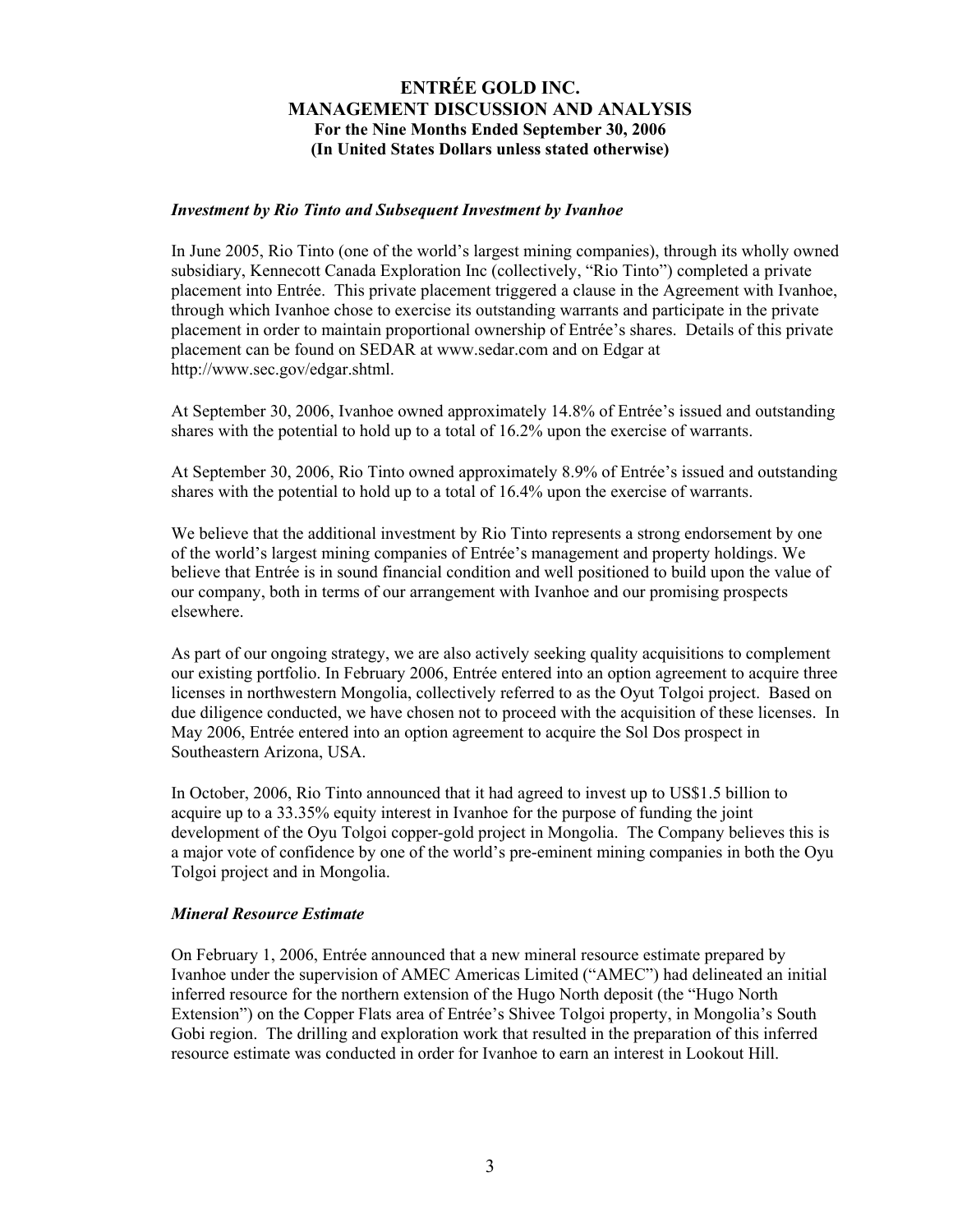This initial Copper Flats inferred resource is estimated to be 190 million tonnes at an average grade of 1.57% copper and 0.53 grams of gold per tonne  $(g/t)$  for a copper equivalent grade of 1.91%, calculated using a 0.6% copper equivalent cut-off. This resource is estimated to contain approximately 6.6 billion pounds of copper and 3.2 million ounces of gold.

#### **Listing of Common Stock on Other Stock Exchanges**

On July 7, 2005, the American Stock Exchange approved the listing of shares of our common stock. The trading of our shares of common stock commenced on the American Stock Exchange effective July 18, 2005, under the trading symbol "EGI'. On April 24, 2006, Entrée began trading on the Toronto Stock Exchange and discontinued trading on the TSX Venture Exchange. The trading symbol remains "ETG". The Company is also traded on the Frankfurt Stock Exchange, under the trading symbol "EKA".

## **3. REVIEW OF OPERATIONS**

Results of operations are summarized as follows:

|                                  | Three Month<br>Period Ended<br>September 30,<br>2006 |     | Three Month<br>Period Ended<br>September 30,<br>2005 |               | Six Month<br>Period Ended<br>September 30,<br>2006 |               | Six Month<br>Period Ended<br>September 30,<br>2005 |
|----------------------------------|------------------------------------------------------|-----|------------------------------------------------------|---------------|----------------------------------------------------|---------------|----------------------------------------------------|
|                                  |                                                      |     |                                                      |               |                                                    |               |                                                    |
| Mineral property interests, cash | \$<br>2,409,348                                      | \$. | 2,483,928                                            | <sup>\$</sup> | 4,042,383                                          | <sup>\$</sup> | 4,769,671                                          |
| Escrow shares compensation       |                                                      |     |                                                      |               |                                                    |               | (435,583)                                          |
| Stock-based compensation         | 769,327                                              |     | 171,952                                              |               | 1,009,720                                          |               | 5,027,516                                          |
| General and administrative       | 455,776                                              |     | 414,518                                              |               | 1,570,847                                          |               | 1,059,766                                          |
| Depreciation                     | 48,329                                               |     | 35,285                                               |               | 138,188                                            |               | 76,731                                             |
| Investor relations               | 129,638                                              |     | 74,776                                               |               | 1,035,809                                          |               | 220,664                                            |
| Interest income                  | (202, 112)                                           |     | (125,790)                                            |               | (547, 341)                                         |               | (178, 721)                                         |
| Net loss                         | 3,610,306                                            |     | 3,054,669                                            |               | 7,249,606                                          | \$.           | 10,540,044                                         |
|                                  |                                                      |     |                                                      |               |                                                    |               |                                                    |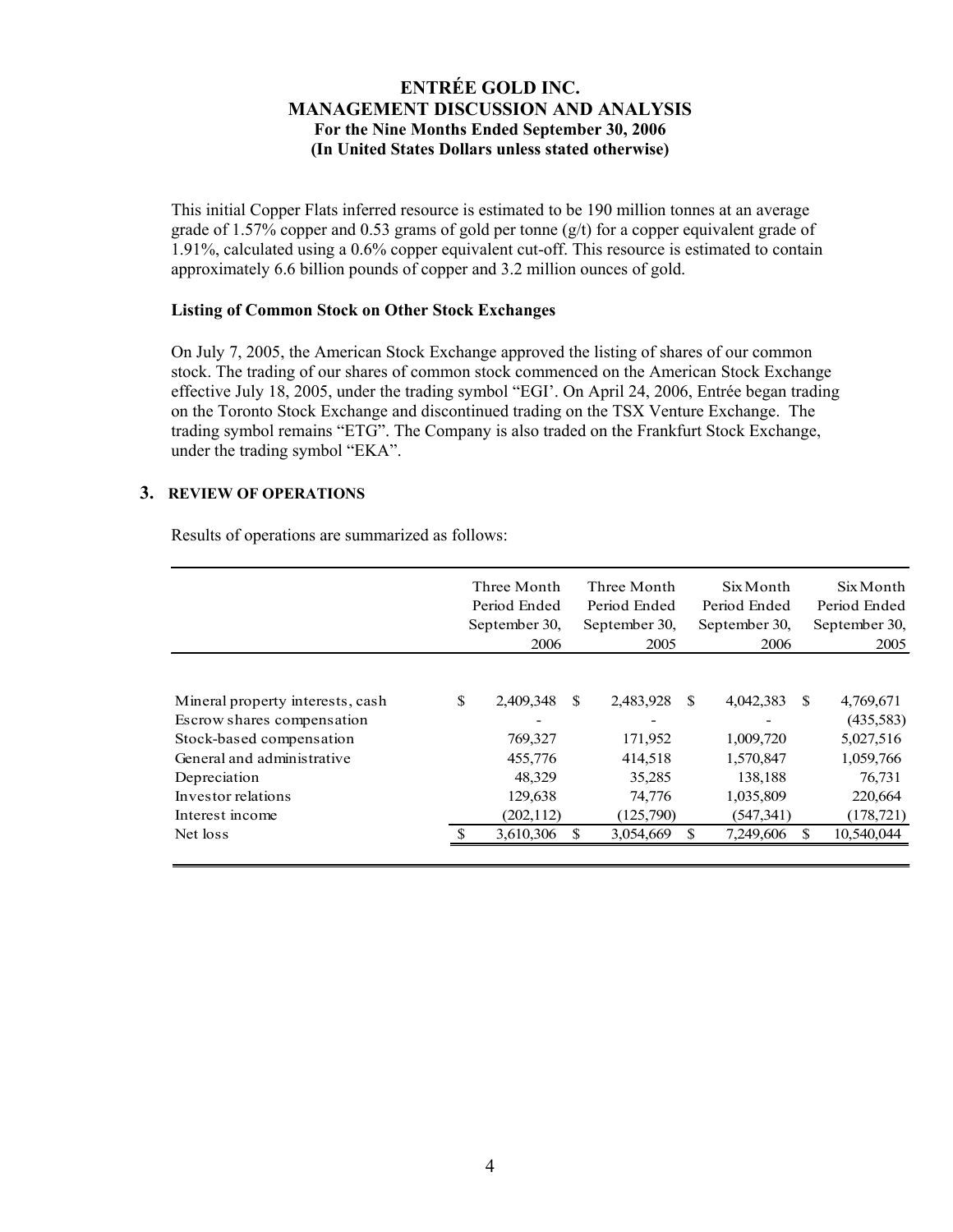Mineral properties expenditures are summarized as follows:

|                               | Three Month   |            |               | Three Month   |     | Nine Month    |              | Nine Month    |  |
|-------------------------------|---------------|------------|---------------|---------------|-----|---------------|--------------|---------------|--|
|                               | Period Ended  |            |               | Period Ended  |     | Period Ended  |              | Period Ended  |  |
|                               | September 30, |            |               | September 30, |     | September 30, |              | September 30, |  |
|                               |               | 2006       |               | 2005          |     | 2006          |              | 2005          |  |
|                               |               |            |               |               |     |               |              |               |  |
| Lookout Hill                  | S.            | 1,346,612  | <sup>\$</sup> | 2,273,840     | \$. | 2,455,830     | <sup>S</sup> | 5,003,836     |  |
| Manlai                        |               | 1,072,172  |               | 295,569       |     | 1,461,651     |              | 769,375       |  |
| Khatsavch                     |               |            |               |               |     |               |              | 17            |  |
| Oyut Tolgoi                   |               | (721)      |               |               |     | 72,365        |              |               |  |
| Sol Dos                       |               | 85,739     |               |               |     | 118,788       |              |               |  |
| Other                         |               | 67,889     |               |               |     | 187,327       |              |               |  |
| Total costs                   |               | 2,571,691  |               | 2,569,409     |     | 4,295,961     |              | 5,773,228     |  |
| Less stock-based compensation |               | (162, 343) |               | (85, 481)     |     | (253, 578)    |              | (1,003,556)   |  |
| Total expenditures, cash      |               | 2,409,348  | S             | 2,483,928     | \$  | 4,042,383     |              | 4,769,672     |  |
|                               |               |            |               |               |     |               |              |               |  |

# **A) EXPLORATION**

## **I) Ivanhoe Earn-in**

Under an "Earn-In Agreement" announced in October 2004, Ivanhoe has the right to earn an interest in approximately 40,000 hectares of Entrée's 179,500 hectare Lookout Hill property. By the terms of the agreement, Ivanhoe must spend a minimum of \$20,000,000 over 5 years in order to earn any interest in the mineral rights to the project property and may acquire up to a 70% interest in mineralization above a depth of 560 metres and an 80% interest in mineralization below a depth of 560 metres by spending \$35,000,000 over 8 years. Thereafter, Entrée has the right to require Ivanhoe to fund its share of subsequent joint venture costs through to production by debt financing, to be recovered from production cash flow. To date Ivanhoe informally advised us they have spent approximately \$15M on the project.

## **i) Hugo North Extension**

On February 1, 2006**,** Entrée announced that a new mineral resource estimate prepared by Ivanhoe Mines Ltd. ("Ivanhoe") under the supervision of AMEC Americas Limited ("AMEC") had delineated an initial inferred resource for the northern extension of the Hugo North Deposit (the "Hugo North Extension") on the Copper Flats area of Entrée's Shivee Tolgoi property, in Mongolia's South Gobi region.

This initial Copper Flats inferred resource is estimated to be 190 million tonnes at an average grade of 1.57% copper and 0.53 grams of gold per tonne  $(g/t)$  for a copper equivalent grade of 1.91%, calculated using a 0.6% copper equivalent cut-off. At a higher cut-off of 2% copper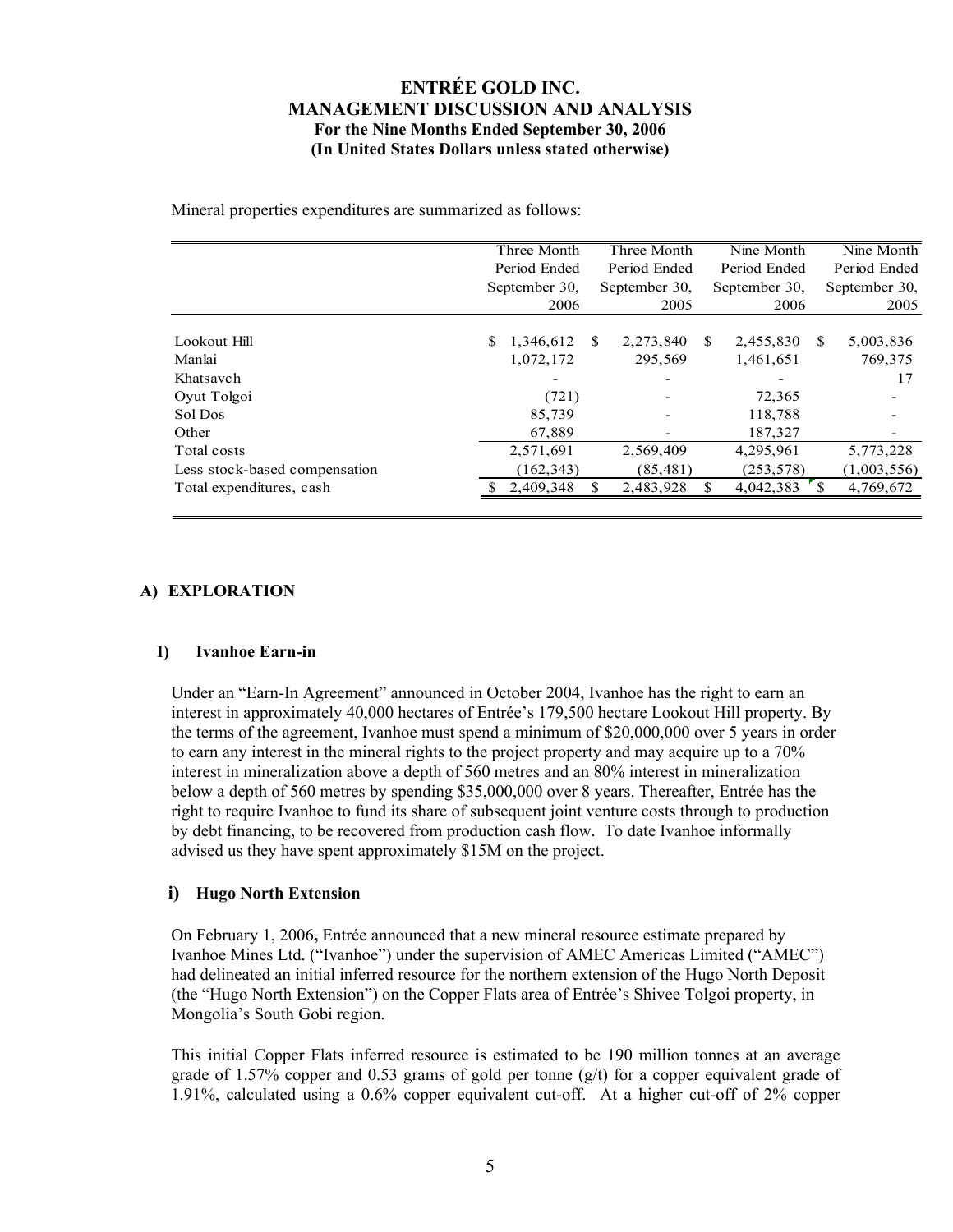equivalent, the new estimate yields an inferred resource of 64 million tonnes at an average grade of 2.78% copper and 1.10 g/t gold for a copper equivalent grade of 3.48%.

The resource estimate was the result of Ivanhoe's aggressive work program that defined a 625 metre extension to the Hugo North Deposit on Entrée's property and outlined some extremely rich copper-gold mineralization.

The inferred resource of 190 million tonnes grading 1.57% copper and 0.53 g/t gold (a copper equivalent grade of 1.91%) is estimated to contain approximately 6.6 billion pounds of copper and 3.2 million ounces of gold.

#### **Cautionary Note to U.S. Investors concerning estimates of Inferred Resources.**

This section uses the term "inferred resources." We advise U.S investors that while this term is recognized and required by Canadian regulations, the U.S. Securities and Exchange Commission does not recognize it. "Inferred resources" have a great amount of uncertainty as to their existence, and great uncertainty as to their economic and legal feasibility. It cannot be assumed that all or any part of the Inferred Mineral Resource will ever be upgraded to a higher category. Under Canadian rules, estimates of Inferred Mineral Resources may not form the basis of feasibility or pre-feasibility studies, except in rare cases. **U.S. investors are cautioned not to assume that part or all of an inferred resource exists, or is economically or legally minable.** 

Mineral resources are not mineral reserves and do not have demonstrated economic viability.

Ivanhoe is continuing with infill drilling on Copper Flats to upgrade the newly delineated inferred resource to the indicated status. Drilling has also been underway to condemn areas of the Lookout Hill in preparation for infrastructure construction associated with the development of Oyu Tolgoi. On October 25, 2006, we announced that a body of shallow copper and gold mineralization, encountered during condemnation drilling, occurs 6.9 kilometres north of the area that contains the inferred resource estimate. The area between the above-noted inferred resource and the newly discovered shallow mineralization covers a strike length of 6.9 kilometres that has received only a minimum amount of drill tests to date.

It must also be emphasized that the Project Property also covers the potential southern extension to the Oyu Tolgoi deposits, an area that is yet to be drill tested.

#### **II) Lookout Hill**

The Company has completed in 2006, seven diamond holes, totalling 6,169.4 metres, on targets within the portion of Lookout Hill that lies outside the Ivanhoe Earn-in Agreement. Approximately 2,000 metres remain to be drilled in the current exploration program. Targeted areas include the West Grid geophysical and/or geochemical targets, the Ring Dyke, the Zone III gold system, and the Zones I and II areas of alteration and geophysical targets.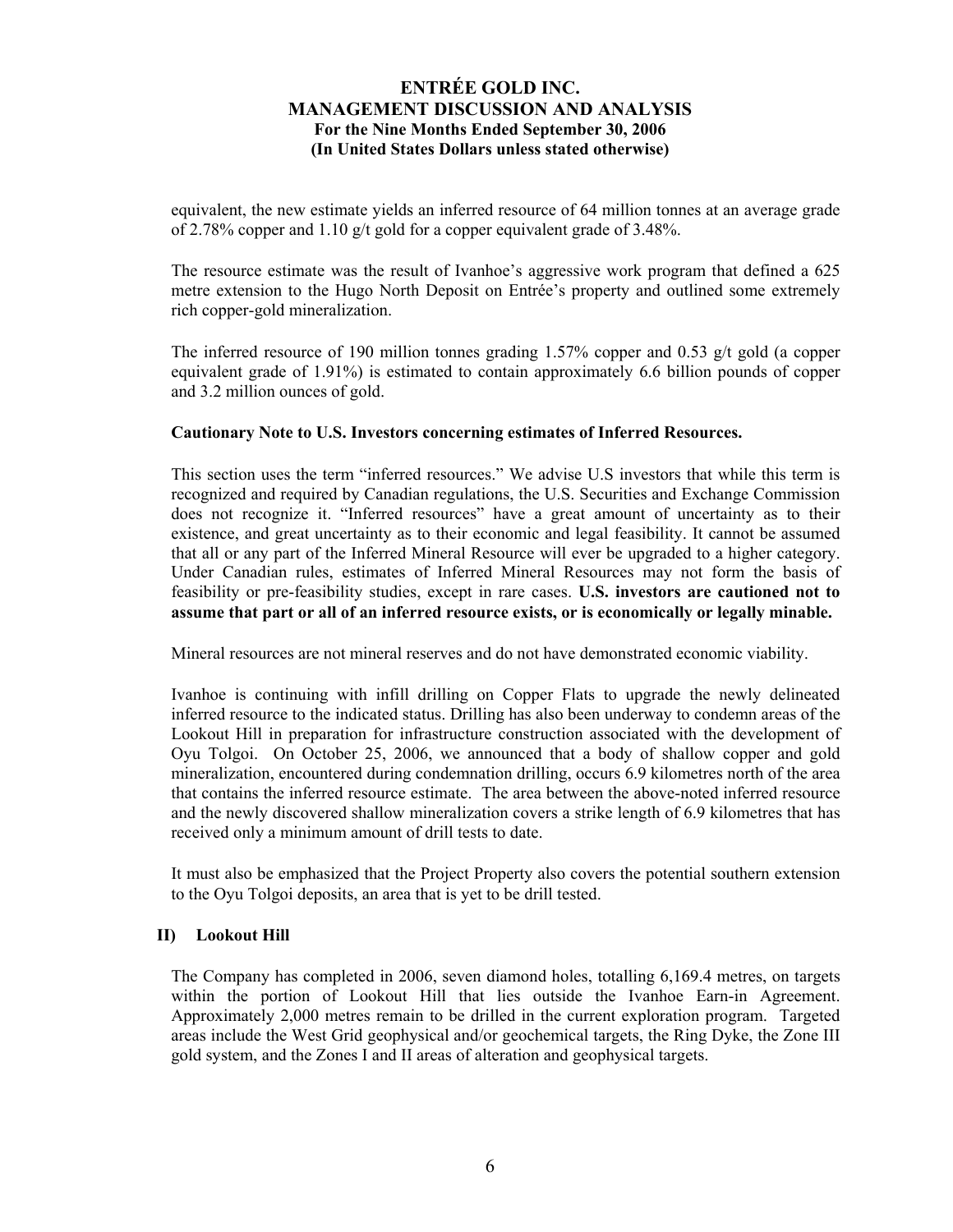A total of 3,290 metres, in 18 holes, of shallow reverse circulation ("RC") drilling has been completed in the areas of the Zone III epithermal gold target and the Zone I and Ring Dyke epithermal/porphyry-style targets. Drilling completed to date in these zones has been very useful in expanding our geological knowledge of the various areas. Detailed results were issued in our press release of October 25, 2006.

## **III) Manlai**

Entree's Manlai property is located approximately 125 kilometres to the north of Lookout Hill and adjoins the east end of Ivanhoe's Kharmagtai porphyry copper-gold project.

Drilling has finished for the 2006 exploration season. Results will be compiled and assessed as the first step in planning 2007 work. Exploration at Entrée's Manlai Mongolian project this year focused on following up targets defined by last year's work. It consisted of a 13 km infill time domain IP survey, 8 diamond drill holes, totaling 4,270 metres (mainly in the East Target area), and additional geological mapping. The drilling and mapping greatly enhanced the Company's understanding of the geological setting. The drilling was successful in partially defining a mineralized, porphyry-style stockwork over an area approximately 250 metres by 500 metres. This zone is still open along strike and to depth.

## **IV) Khatsavch**

The license for the Khatsavch concession was returned to the Mongolian government in October 2006.

## **V) Oyut Tolgoi**

In October 2006, after conducting due diligence, we chose not to pursue the acquisition of the three concessions at Oyut Tolgoi.

## **VI) Sol Dos Prospect**

Entrée has commenced exploration of the Sol Dos copper prospect, in the Safford area of southeastern Arizona. A geophysical crew has been mobilized onto the property to commence a 20 line kilometre program of deep probing induced polarization ("IP") and magnetic surveys. Entrée has an option to earn a 100% interest in Sol Dos, subject to a 2% NSR royalty, half of which can be purchased by Entrée.

The Company plans to drill targets outlined by the IP and magnetometer surveys, after a full evaluation of the geophysical data and receipt of appropriate permitting. The prospect is modeled as a large porphyry copper target, similar to the San Juan and Dos Pobres deposits, being developed by Phelps Dodge, approximately 8 kilometres (5 miles) to the northwest, and to the deep, high-grade Resolution porphyry copper deposit, being evaluated by Rio Tinto and BHP Billiton, approximately 100 kilometres (60 miles) to the west.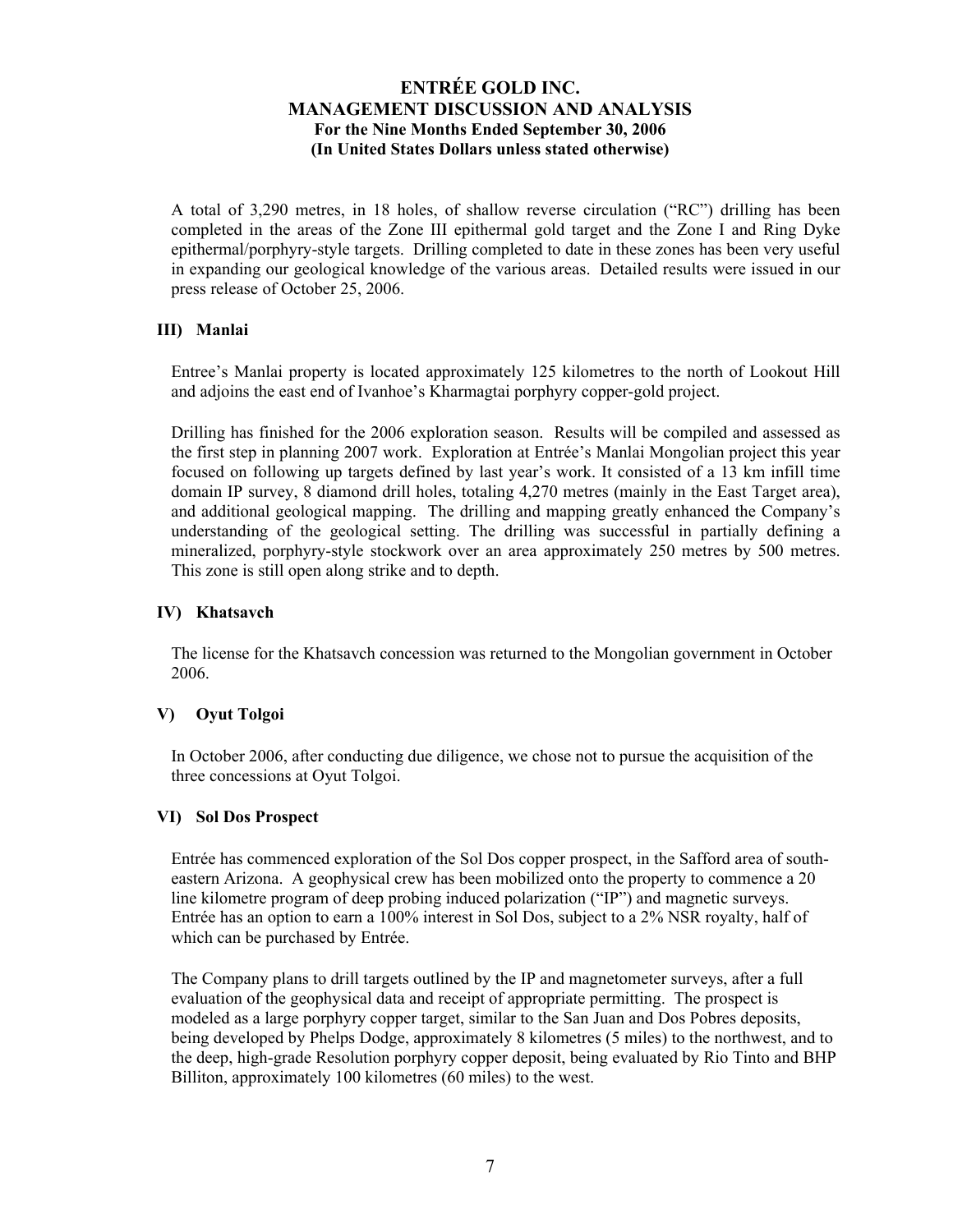#### **B) GENERAL AND ADMINISTRATIVE**

For the three months ended September 30, 2006, general and administrative expense before stock-based and escrow share compensation was \$455,776 compared to \$414,518 in 2005 as set out above. For the nine months ended September 30, 2006, general and administrative expense before stock-based and escrow share compensation was \$1,570,847 compared to \$1,059,766 in 2005 as set out above. For the nine month period, the increase was primarily due to additions to head office payroll and increases in regulatory and transfer agent fees, including listings fees for the Toronto Stock Exchange in the nine months ended September 30, 2006.

### **C) STOCK-BASED COMPENSATION**

For the three months ended September 30, 2006, stock-based compensation was \$769,327 compared to \$171,952 in 2005. The Company granted 1,085,000 stock options during the three months ended September 30, 2006 compared with 145,000 stock options in 2005. For the nine month ended September 30, 2006, stock-based compensation was \$1,009,720 compared to \$5,027,516 in 2005. The Company granted 1,330,000 stock options during the nine months ended September 30, 2006 compared with 3,340,000 stock options in 2005. In March, 2005, the Company became a Tier I Issuer on the TSX-V and as a result all stock options previously granted became fully vested. Consequently, the fair value of all unvested options except those issued to investor relations consultants was recognized in the first quarter of 2005. The balance of stock-based compensation expense for the nine month periods end September 30, 2006 and 2005 represent the fair value of stock options granted in the period less the unvested portion of options granted to investor relations consultants. The Company records compensation expense for performance shares held in escrow on a mark-to-market basis. There were no escrow shares outstanding during the nine months ended September 30, 2006.

## **D) SHAREHOLDER COMMUNICATIONS AND INVESTOR RELATIONS**

For the three months ended September 30, 2006, shareholder communications and investor relations expense before stock-based compensation was \$129,638 compared to \$74,776 in 2005. The increase was due to salaries and increased travel expense. For the nine months ended September 30, 2006, shareholder communications and investor relations expense before stockbased compensation was \$1,035,809 compared to \$220,664 in 2005. The increase was primarily due to a \$641,300 investor relations campaign in Europe.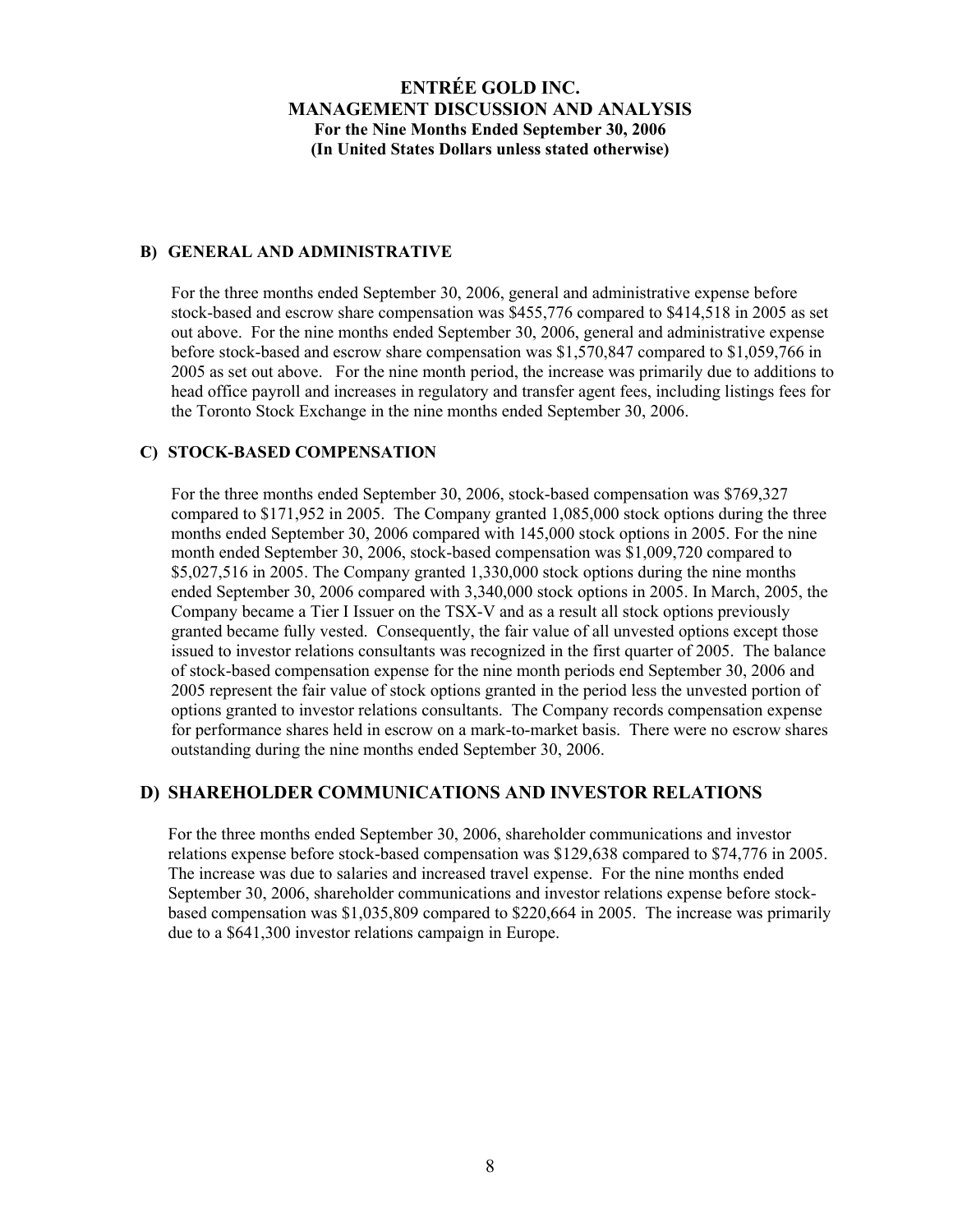### **E) INTEREST INCOME**

The Company earns income on its cash and cash equivalents. The increase in interest income for the nine months ended September 30, 2006 compared with 2005 arises from the investment of an average cash balance of approximately \$18,000,000 generated by private placements, warrants exercise and options exercise.

# **F) FOREIGN CURRENCY TRANSLATION ADJUSTMENT**

The Company's reporting currency is the Canadian dollar, whereas its reporting currency is the US dollar. During the 3 months ended June 30, 2006, the Canadian dollar appreciated approximately 4% against the US dollar and resulted in an unrealized foreign currency adjustment of \$992,489 for the 3 months ended June 30, 2006. The foreign currency translation adjustment for the nine months ended September 30, 2006 was \$970,363 compared to \$1,151,429 in 2005.

#### **G) OUTLOOK**

The Company announced the most recent results of the exploration program for the Lookout Hill, Manlai and Sol Dos properties in a press release dated October 25, 2006.

Our Lookout Hill exploration concessions comprise approximately 179,500 hectares and of this land area, approximately 40,000 hectares is currently being explored by Ivanhoe under the terms of an Equity Participation and Earn-In Agreement. Entrée holds 100% of the concession rights to the remaining 139,500 hectares of the Lookout Hill concessions and continues an exploration program on several targets identified by previous geological and geophysical work carried out on this property. The Company intends to continue its exploration program on Lookout Hill for the next twelve months and longer.

The Company intends to continue its exploration program on Manlai for the next twelve months as well. The field program for Manlai has been completed and our technical team is compiling the data and preparing the work program for next year.

At Sol Dos in Arizona, the Company is completing a 20 line kilometre program of deep probing induced polarization ("IP") and magnetic surveys. We plan to drill targets outlined by the IP and magnetometer surveys during the winter season.

Entrée continues to review and analyse new property acquisition opportunities, with a view to expanding its portfolio of mineral properties.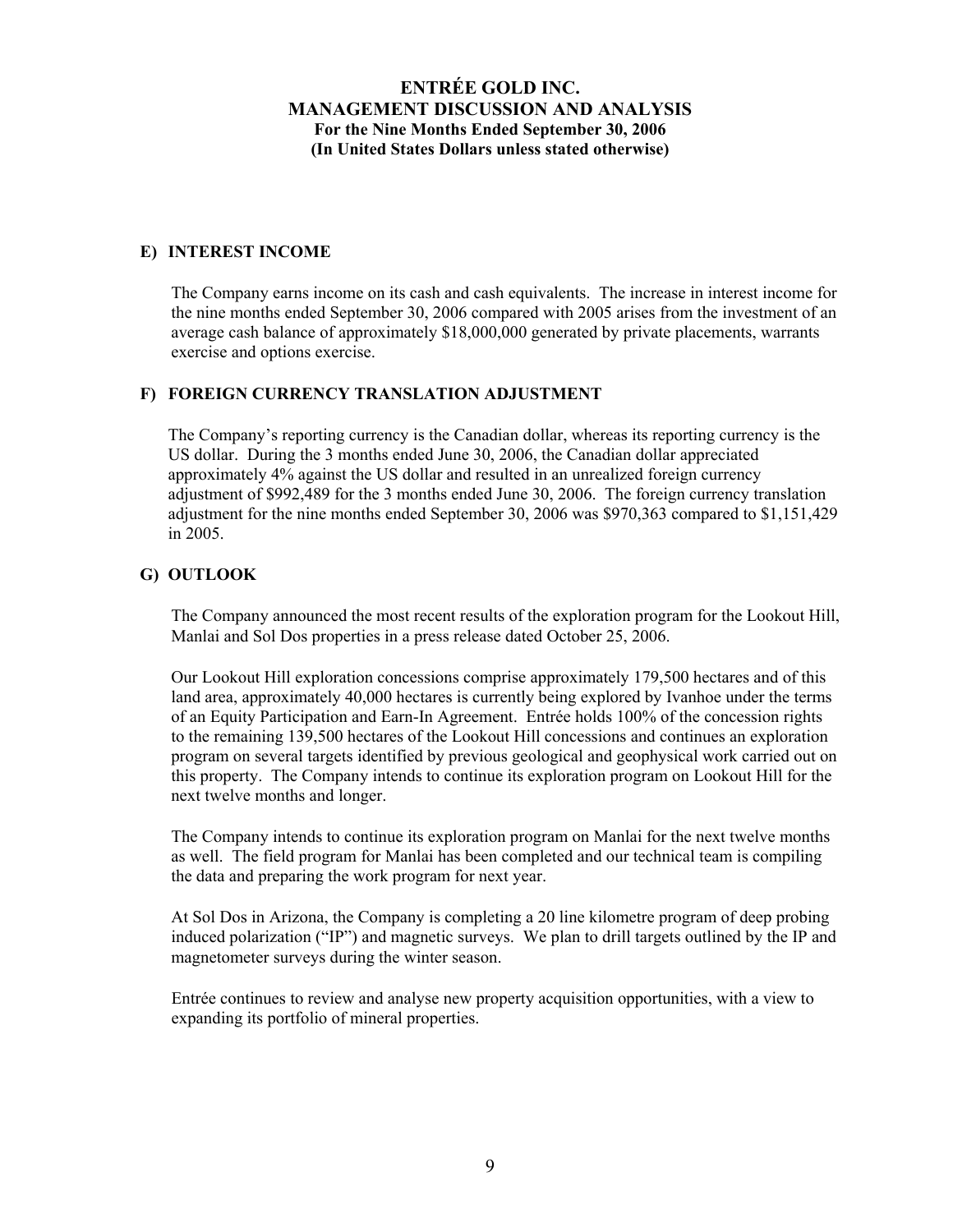# **4. SELECTED QUARTERLY DATA**

|                                  | Ouarter ended Ouarter ended<br>Sept 30, 2006 |             |   | Jun 31, 2006 |    | Quarter ended<br>Mar 31, 2005 | Ouarter ended<br>Dec 30, 2005 |               |
|----------------------------------|----------------------------------------------|-------------|---|--------------|----|-------------------------------|-------------------------------|---------------|
| Exploration                      | S                                            | 2,571,691   | S | 1,209,454    | \$ | 514,816                       | S                             | 2,560,422     |
| General and administrative       |                                              | 1,240,727   |   | 851,580      |    | 1,408,679                     |                               | 726,525       |
| Loss from operations             |                                              | (3,812,418) |   | (2,061,034)  |    | (1,923,495)                   |                               | (3,286,947)   |
| Interest income                  |                                              | 202,112     |   | 153,510      |    | 191,719                       |                               | 135,224       |
| Net loss                         |                                              | (3,610,306) |   | (1,907,524)  | S  | (1,731,776)                   |                               | (3, 151, 723) |
|                                  |                                              |             |   |              |    |                               |                               |               |
| Basic and diluted loss per share | \$                                           | $(0.05)$ \$ |   | (0.03)       | \$ | $(0.02)$ \$                   |                               | (0.05)        |

|                                  | Quarter ended Quarter ended |              |              |             |              | Quarter ended | Ouarter ended |               |  |
|----------------------------------|-----------------------------|--------------|--------------|-------------|--------------|---------------|---------------|---------------|--|
|                                  | Sept 30, 2005               |              | Jun 30, 2005 |             | Mar 31, 2005 |               |               | Dec 31, 2004  |  |
| Exploration                      | S                           | 2,569,409    | \$.          | 2,032,805   | \$           | 1,171,014     | -S            | 679,250       |  |
| General and administrative       |                             | 611,050      |              | 2,278,886   |              | 2,055,601     |               | 2,447,152     |  |
| Loss from operations             |                             | (3,180,459)  |              | (4,311,691) |              | (3,226,615)   |               | (3, 126, 402) |  |
| Interest income                  |                             | 125,790      |              | 23,339      |              | 29,592        |               | 27,516        |  |
| Net loss                         | S                           | (3.054, 669) |              | (4,288,352) |              | (3,197,023)   |               | (3,098,886)   |  |
| Basic and diluted loss per share | S                           | $(0.05)$ \$  |              | (0.08)      | \$           | $(0.06)$ \$   |               | (0.07)        |  |
|                                  |                             |              |              |             |              |               |               |               |  |

# **5. LIQUIDITY**

To date the Company has not generated revenue from its operations and is considered to be in the exploration stage. Working capital on hand at September 30, 2006 was \$17,260,567 and is more than sufficient to finance budgeted exploration, general and administrative expense and investor relations for 2006. The company has approximately \$16,000,000 surplus funds available for expanded exploration, acquisitions and/or operating requirements. At present the Company is dependent on equity financing for additional funding if required. Should one of the Company's projects proceed to the mine development stage, it is expected that a combination of debt and equity financing would be available.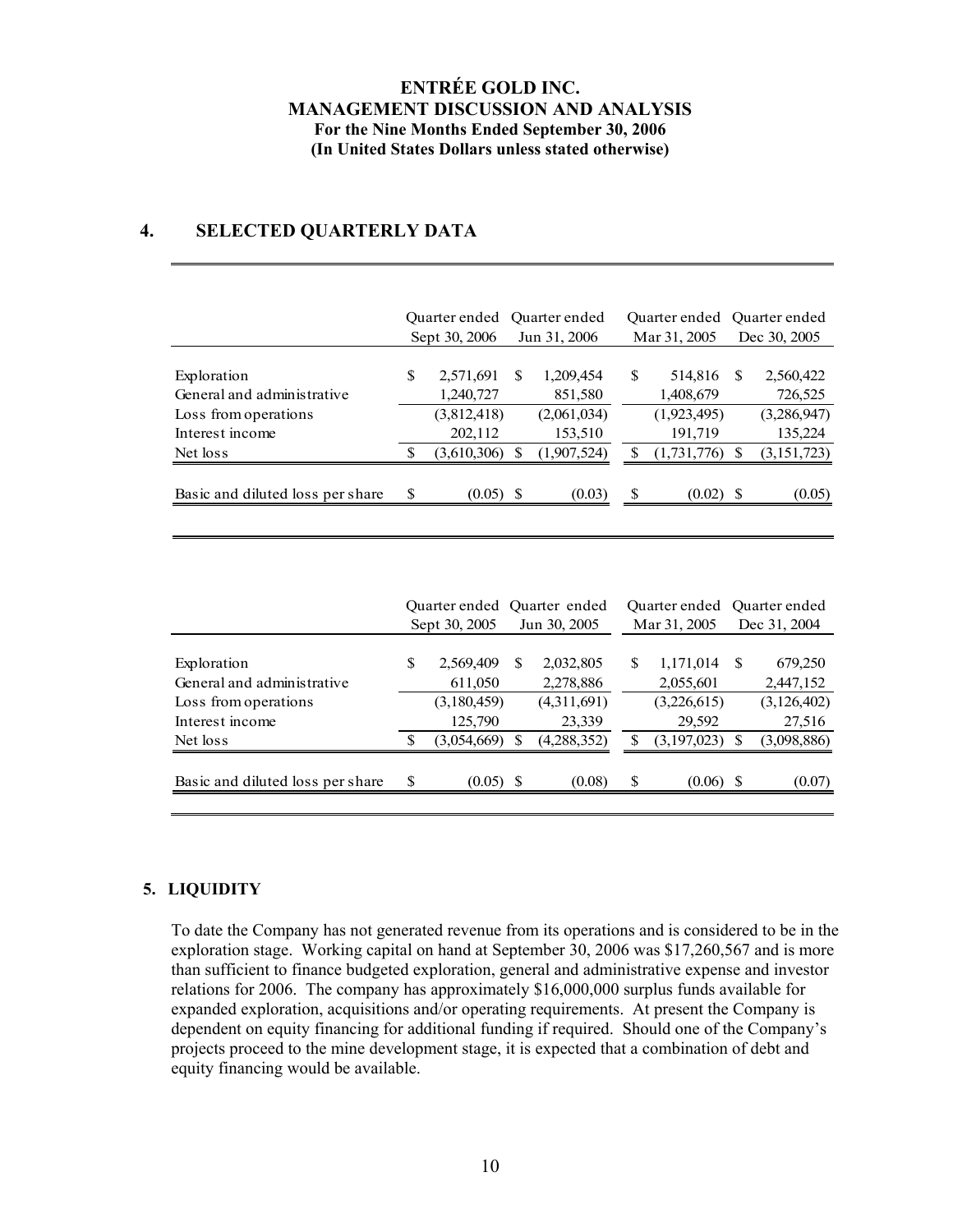### **Operating activities**

Cash used in operations for the nine months ended September 30, 2006 was \$6,368,624 (2005- \$5,887,937) and represents expenditures on mineral property exploration and general and administrative expense as described above.

#### **Financing activities**

During the nine months ended September 30, 2006, the Company issued 1,085,000 common shares for proceeds of \$957,202 on the exercise of options. During the nine months ended September 30, 2005, the Company issued 17,412,210 common shares for net proceeds of \$20,227,303 for private placements, the exercise of warrants and the exercise of options.

#### **Investing activities**

During the nine months ended September 30, 2006, the Company expended \$239,229 (2005 - \$624,202) on equipment primarily for exploration activities. The prior year's expenditure included the construction of buildings at camp sites in Mongolia.

#### **Outstanding share data**

As at November 8, 2006, there were 70,843,093 common shares outstanding. In addition there were 8,613,000 stock options outstanding with exercise prices ranging from C\$0.46 to C\$2.34 per share. Share purchase warrants outstanding totalled 7,542,410 at prices ranging from C\$2.75 to C\$3.00 per share and expiring on dates varying from June 29, 2007 to July 7, 2007.

## **6. CAPITAL RESOURCES**

The Company had no commitments for capital assets at September 30, 2006.

At September 30, 2006, the Company had working capital of approximately \$17,261,000 compared with \$21,665,000 at December 31, 2005. In the first nine months of, 2006, the Company raised approximately \$957,000 from the exercise of stock options. Budgeted expenditures for the 12 months ending December 31, 2006 total approximately \$5,093,000 for exploration and \$1,707,000 for administration and shareholder communications. Working capital on hand for 2007 is expected to be \$16,000,000.

The Company is committed to make lease payments for the rental of office space totaling \$357,202 over five years (see Note 10 to the unaudited interim consolidated financials statements for the six months ended September 30, 2006).

## **7. OFF-BALANCE SHEET TRANSACTIONS**

The Company has no off-balance sheet arrangements except for contractual obligation noted above.